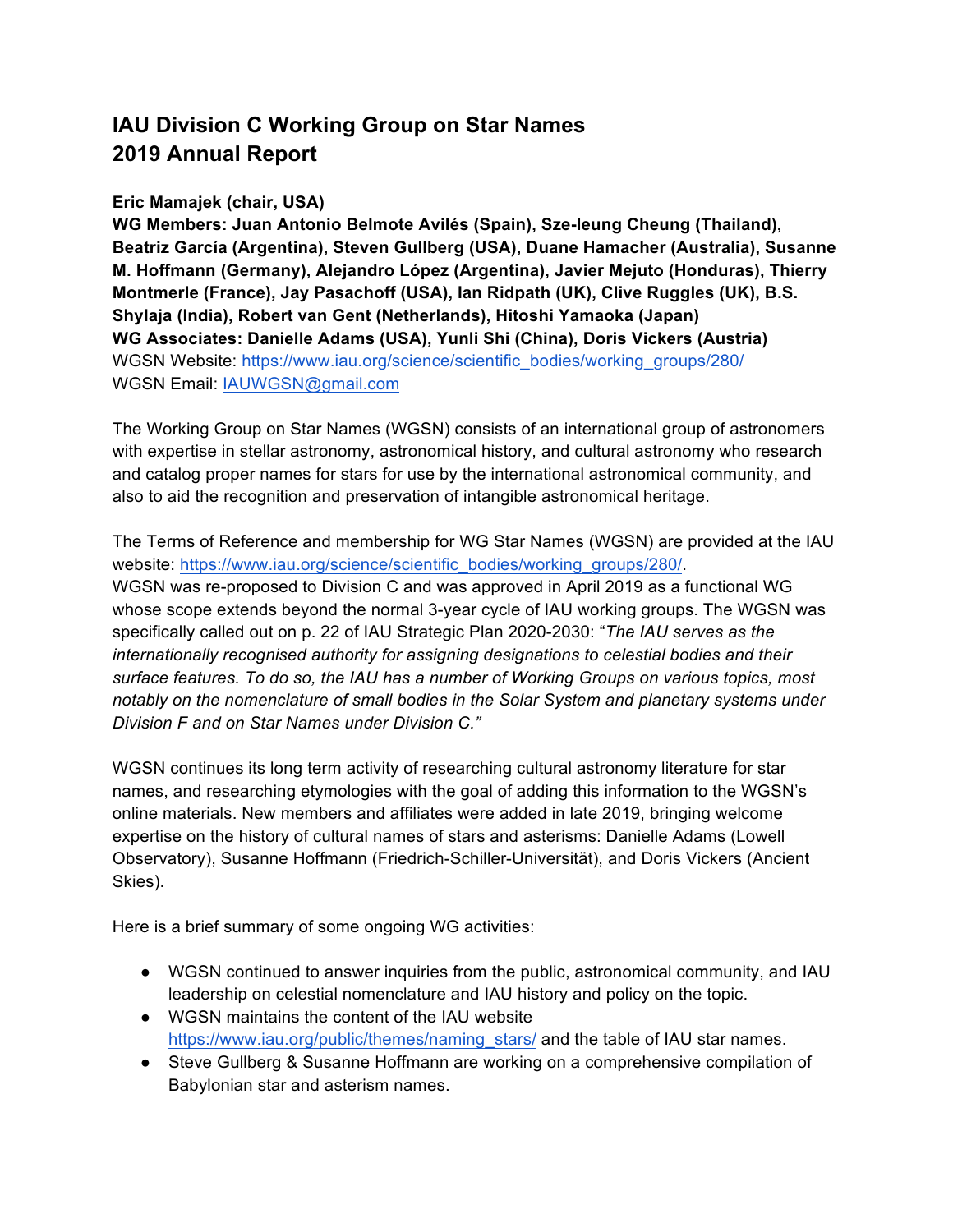- Duanne Hamacher is working on a comprehensive of Australian Aboriginal star and asterism names.
- WGSN is in ongoing dialogue with the Wergaia peoples through the Barengi Gadjin Land Council (in Victoria, Australia) regarding usage and spelling of the star name Unurgunite (σ CMa) and other stars. The name was originally adopted by the WGSN in 2017 based on recorded historical usage in the 19th century by the Boorong clan (which no longer exists), but free, prior and informed consent is being requested from their descendants.

# **Indian Star Names**

B.S. Shylaja is working on a comprehensive compilation of historical star and asterism names from India. Almost all texts of Indian astronomy have entries of the 27 stars corresponding to the zodiac. A compilation from different texts extending up to the medieval period for the coordinates of about 106 stars has revealed several interesting facts. The ambiguity with respect to the identifications of a few stars in crowded star fields has been resolved by using the magnitude estimates specified (though they are not very accurate). The compilation includes the other stars which are not part of the zodiac. The study also reveals that many original Indian names are names borrowed from the Arabs. It was possible to pick unidentified stars, which includes the marking for the 1604 supernova on a rete of an astrolabe. The supernovae records were found on stone inscriptions. Her 2019 publications on Indian star names are listed here:

"Records of supernovae from India" B. S. Shylaja (2019, Current Science, 116, 8) https://www.currentscience.ac.in/Volumes/116/08/1430.pdf) "*Observational records of stars in Indian texts – III (Gemini)*" R. Venketeswara Pai and B. S. Shylaja (2019, Current Science, 117, 8) https://www.currentscience.ac.in/Volumes/117/08/1383.pdf "*Observational records of stars in Indian astronomical texts – IV (Cancer and Leo)*" B. S. Shylaja and R. Venketeswara Pai (2019, Current Science, 117, 10) https://www.currentscience.ac.in/Volumes/117/10/1744.pdf "*Apa and Apamvatsa - Enigmatic stars catalogued in Suryasiddhanta*" B. S. Shylaja and R. Venketeswara Pai (2019, J. Astrophys. Astr. 40, 48) https://www.ias.ac.in/article/fulltext/joaa/040/06/0048 "*Identification of the Stars of the Saptarsi Maṇḍala and its Vicinity*" B. S. Shylaja and R. Venketeswara Pai (2019, JAHH, 22, 294) https://ui.adsabs.harvard.edu/#abs/2019JAHH...22..294S/abstract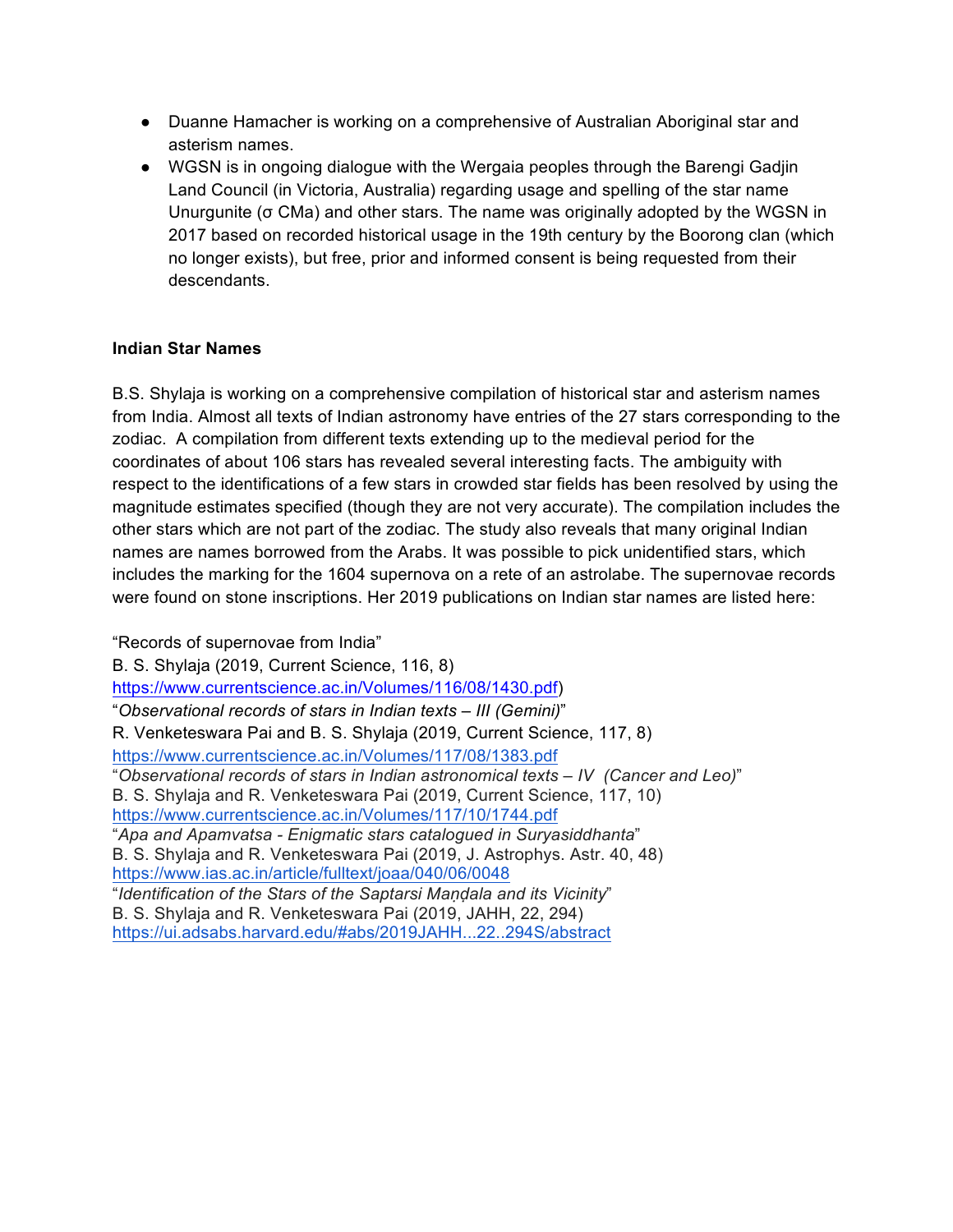### **WGSN Contribution to IAU100 NameExoWorlds**

A major activity that WGSN helped support in 2019 was the IAU100 NameExoWorlds public naming campaign<sup>1</sup>. WGSN members Eric Mamajek, Sze-leung Cheung and Hitoshi Yamaoka all served on the IAU100 NameExoWorlds Steering Committee<sup>2</sup>, with Mamajek co-chairing the campaign (with Alain Lecavalier des Etangs) and Yamaoka also chairing the NameExoWorlds National Committee for Japan.

WGSN was consulted by the IAU100 NameExoWorlds Steering Committee on the issue of whether names protected by intellectual property rights should be eligible for naming of exoplanets and host stars - *if* permission was explicitly given by the holder of the intellectual property rights. The naming campaign guidelines<sup>3</sup> agreed to by the Steering Committee already prohibited "*names of a purely or principally commercial nature*" and "*names that are principally known as trademarks or protected by intellectual property claims*". The issue surfaced among multiple national naming campaigns. Two examples included 1) names of characters from recently written fictional works that now appear in television shows and video games, and 2) cartoon characters from a famous long-running comic. In both cases, the intellectual property claims were clearly being exercised for profit through ongoing sales of media. It was commented that 1) use of such names by the IAU could constitute advertising, 2) the longstanding cultural value of such names are unclear in the present, and 3) ongoing use of the names in fictional works could be associated with actions that could reflect poorly on the IAU. Opinions by the WGSN were unanimous that the use of such commercial names - even with permission by the intellectual property owners - should be avoided by the IAU. The IAU100 NameExoWorlds Steering Committee concurred, and multiple name proposals were disqualified from further consideration.

A list of the IAU100 NameExoWorlds (2019) names for exoplanets and their host stars are listed at the end of this annual report, and more details on these names can be found at: http://www.nameexoworlds.iau.org/final-results.

The final business of the IAU100 NameExoWorlds Steering Committee was handled in the weeks after the conclusion of the campaign (December 2019), and the committee approved a few decisions relevant to WGSN before the ad hoc committee disbanded. First, the future responsibility for the nomenclature of the exoplanetary systems named during the IAU100 NameExoWorlds and the 2015 NameExoWorlds campaign was transferred to WGSN (i.e. cataloguing of the names, any future revisions to names, citations, system themes, and naming for additional bodies in the systems). Second, naming themes for the systems approved by the 2015 NameExoWorlds campaign were drafted and approved. The names and approved naming themes from the 2015 campaign are presented below.

 <sup>1</sup> http://www.nameexoworlds.iau.org/

<sup>2</sup> http://www.nameexoworlds.iau.org/steering-committee

<sup>3</sup> http://www.nameexoworlds.iau.org/naming-rules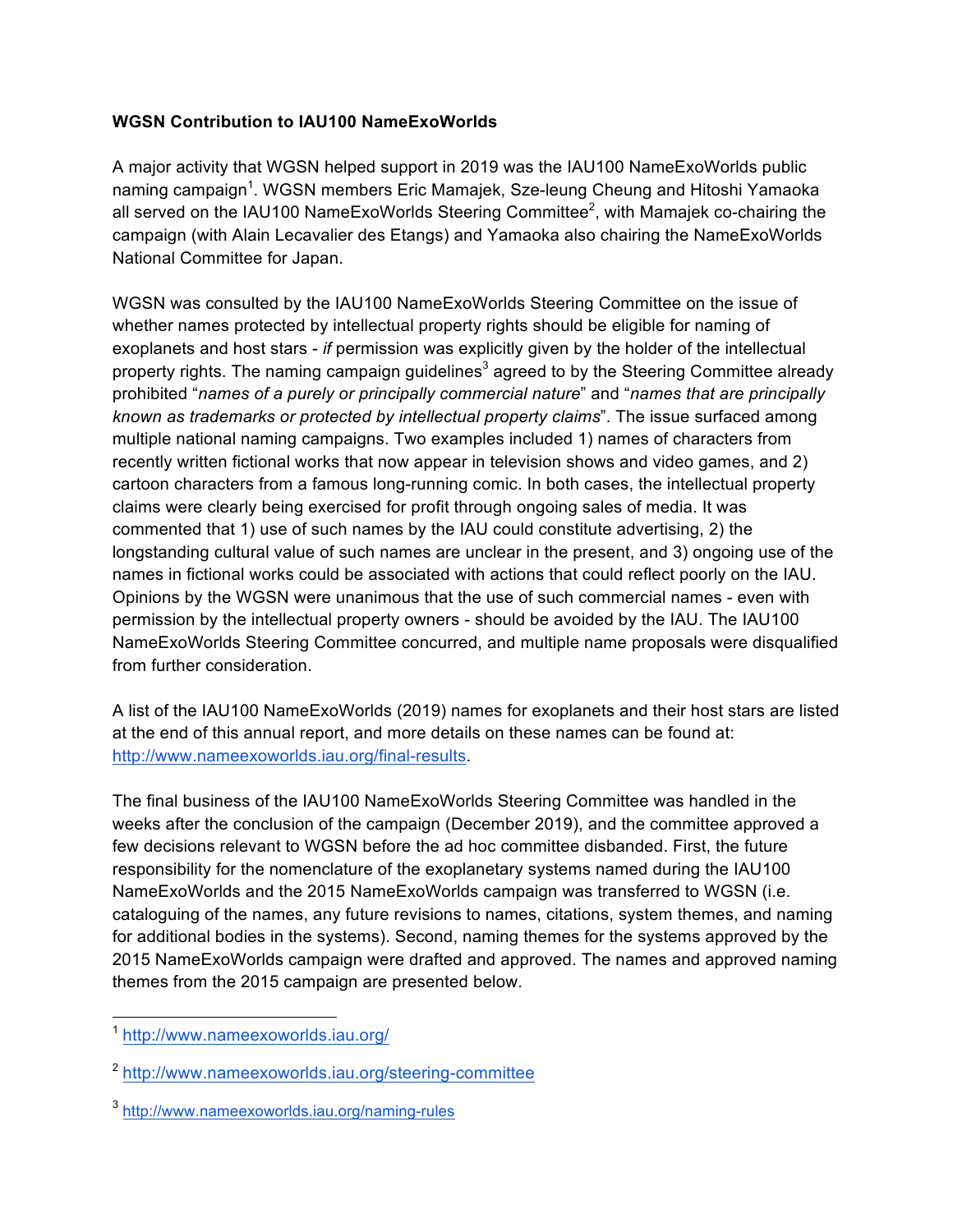It should be reiterated that the IAU names do not 'replace' designations (a common misunderstanding among the public and press), but may be preferred where a proper name seems more suitable (just as the proper name "Vega" does not invalidate the use of the designations "α Lyrae" or "HR 7001"). Second, it is recognized that the new names are unfamiliar, and while the names may come into more common use further in the future, their level of adoption and use in the near future remains unclear. For solar system bodies, once proper names are assigned, adoption by the community seems to be extremely rapid (e.g. witness the recent rapid adoption of "Arrokoth" for 2014 MU69). For use of the new IAU exoplanet proper names in publications, it is recommended to also mention their designations, if only after some initial mention (e.g. "*55 Cnc e/Janssen*"), i.e. following a *designation/proper name* format similar to what is done for some classes of solar system bodies, e.g. *(1) Ceres*, *67P/Churyumov–Gerasimenko*).

### **2015 NameExoWorlds Names and Themes**

Format: *Star designation/name Star etymology Planet designation/name Planet etymology Proposers of names from NameExoWorlds System theme*

### **14 Andromedae / Veritate system:**

- Star: 14 Andromedae/**Veritate:** From the latin "Veritas", truth. The ablative form means "where there is truth".
- Planet: 14 Andromedae b/**Spe:** From the latin "Spes", hope. The ablative form means "where there is hope".

Originally proposed by: Royal Astronomical Society of Canada Thunder Bay Centre, Canada. *System theme: Terms associated with states of mind or knowledge in Latin language (ablative forms).*

### **18 Delphini / Musica system:**

Star: 18 Delphini/**Musica:** Musica is Latin for "music".

Planet: 18 Delphini/**Arion:** Arion was a genius of poetry and music in ancient Greece. According to legend, his life was saved at sea by dolphins after attracting their attention by the playing of his kithara.

Originally proposed by: Tokushima Prefectural Jonan High School Science Club, Japan. *System theme: Ancient Latin or Greek terms or mythological characters associated with music.*

# **42 Draconis / Fafnir system:**

Star: 42 Draconis/**Fafnir**: Fafnir was a Norse mythological dwarf who turned into a dragon. Planet: 42 Draconis b/**Orbitar**: Orbitar is a contrived word paying homage to the space launch and orbital operations of NASA.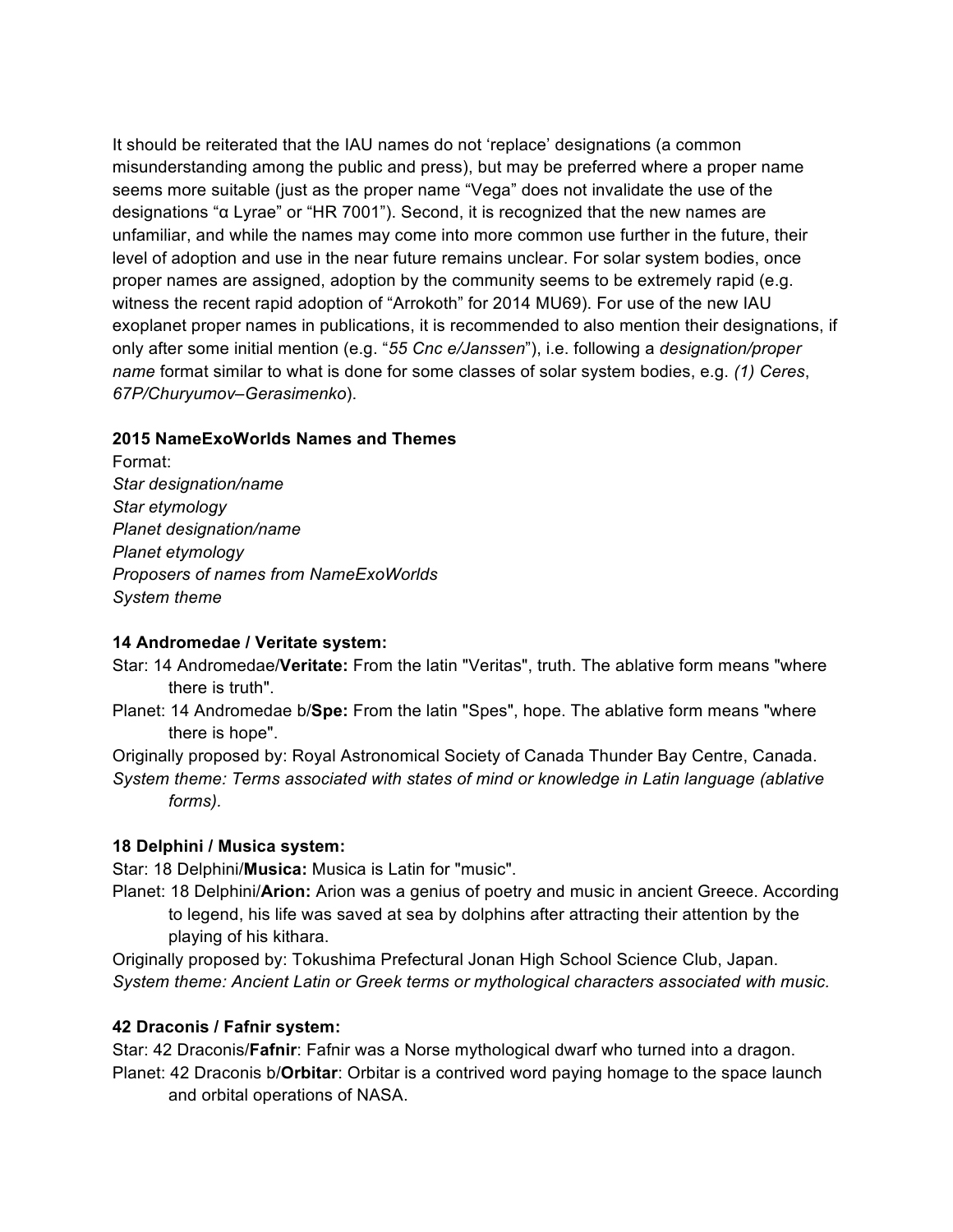Originally proposed by: Brevard Astronomical Society, USA.

*System theme: Norse mythological dragons or beasts. "Orbitar" does not follow the proposed naming theme, but the name is retained for continuity.*

### **47 Ursa Majoris / Chalawan system**:

- Star: 47 Ursae Majoris/**Chalawan:** Chalawan is a mythological crocodile king from a Thai folktale.
- Planet: 47 Ursae Majoris b/**Taphao Thong**: Taphao Thong is one of two sisters associated with the Thai folk tale of Chalawan.
- Planet: 47 Ursae Majoris c/**Taphao Kaew:** Taphao Kae is one of two sisters associated with the Thai folk tale of Chalawan.

Originally proposed by: The Thai Astronomical Society, Thailand.

*System theme: Names of characters and places associated with Kraithong, the Thai folk tale of the Crocodile lord Chalawan*.

### **51 Pegasi / Helvetios system**:

- Star: 51 Pegasi/**Helvetios:** Helvetios is the Latin for "the Helvetian" and refers to the Celtic tribe that lived in Switzerland during the Middle Ages.
- Planet: 51 Pegasi b/**Dimidium**: Dimidium is Latin for "half", referring to the planet's mass of at least half the mass of Jupiter.

Originally proposed by: Astronomische Gesellschaft Luzern, Switzerland.

*System theme: Names of notable places and people associated with the ancient Helvetians*. *"Dimidium" does not follow the proposed naming theme, but the name is retained for continuity.*

# **55 Cancri / Copernicus System**:

- Star: 55 Cancri/**Copernicus**: Nicolaus Copernicus or Mikolaj Kopernik (1473-1543) was a Polish astronomer who proposed the heliocentric model of the solar system in his book "De revolutionibus orbium coelestium".
- Planet: 55 Cancri b/**Galileo:** Galileo Galilei (1564-1642) was an Italian astronomer and physicist often called the "father of observational astronomy" and the "father of modern physics". Using a telescope, he discovered the four largest satellites of Jupiter, and reported the first telescopic observations of the phases of Venus, among other discoveries.
- Planet: 55 Cancri c/**Brahe:** Tycho Brahe (1546-1601) was a Danish astronomer and nobleman who recorded accurate astronomical observations of the stars and planets. These observations were critical to Kepler's formulation of his three laws of planetary motion.
- Planet: 55 Cancri d/**Lipperhey:** Hans Lipperhey (1570-1619) was a German-Dutch lens grinder and spectacle maker who is often attributed with the invention of the refracting telescope in 1608.
- Planet: 55 Cancri e/**Janssen**: Jacharias Janssen (1580s-1630s) was a Dutch spectacle maker who is often attributed with invention of the microscope, and more controversially with the invention of the telescope.
- Planet: 55 Cancri f/**Harriot:** Thomas Harriot (ca. 1560-1621) was an English astronomer, mathematician, ethnographer, and translator, who is attributed with the first drawing of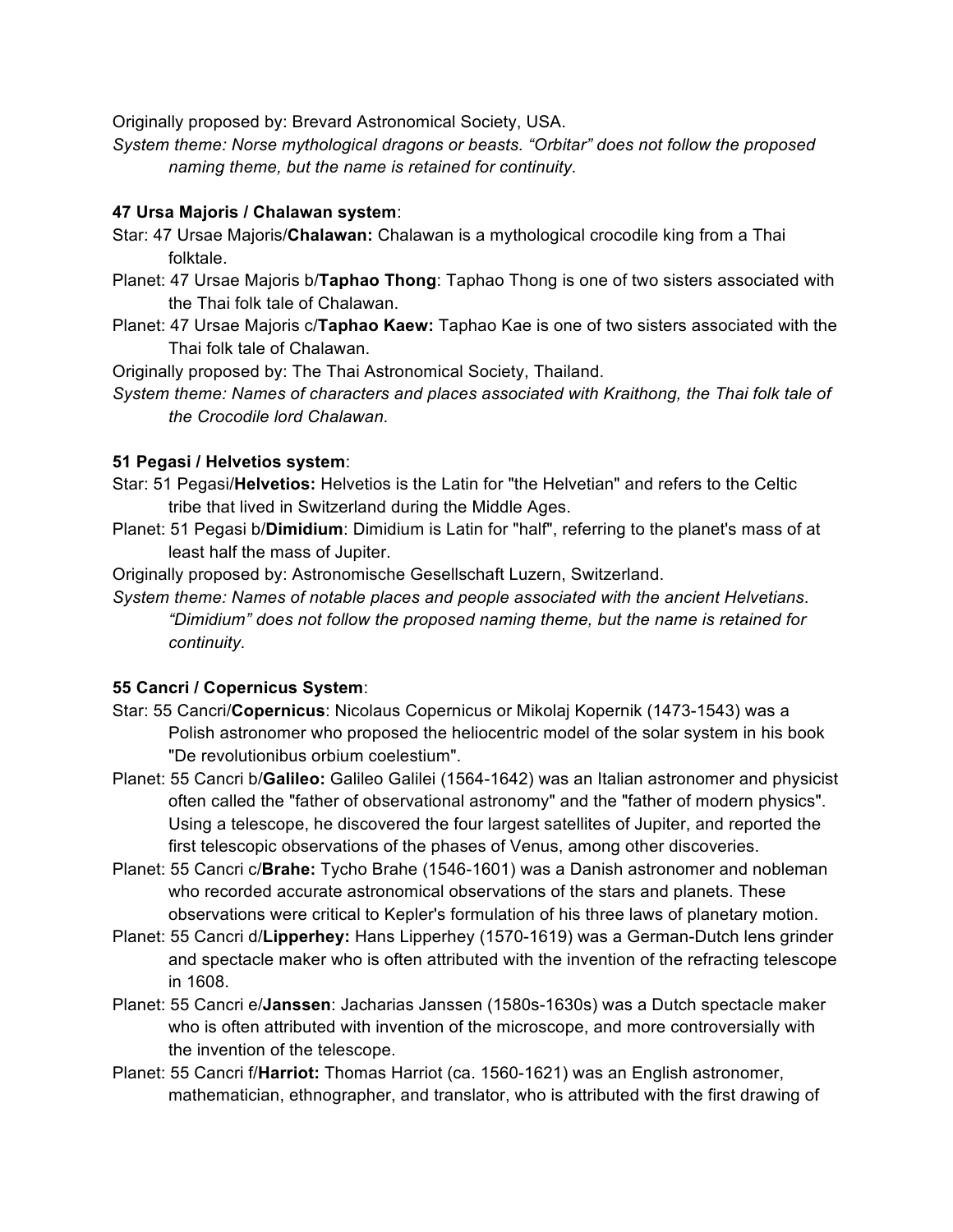the Moon through telescopic observations.

Proposed originally by: Royal Netherlands Association for Meteorology and Astronomy, Netherlands.

*System theme: Notable astronomers and telescope-makers of Renaissance Europe.*

# **ε Tauri / Ain system**:

Star: ε Tauri/**Ain**: Classic name meaning "eye" in Arabic adopted by WGSN in 2016.

Planet: Ain b (ε Tauri b)/**Amateru:** "Amateru" is a common Japanese appellation for shrines when they enshrine Amaterasu, the Shinto goddess of the Sun, born from the left eye of the god Izanagi.

Originally proposed by: Kamagari Astronomical Observatory, Japan. *System theme: Mythological characters and terms associated with eyes.*

# *ι* **Draconis / Edasich system**:

Star: *ι* Draconis/**Edasich:** Classic name of Arabic etymology (originally from *adh-dhikh*, Arabic for "the hyena") adopted by WGSN in 2016.

- Planet: Edasich b (*ι* Draconis b)/**Hypatia:** Hypatia was a famous Greek astronomer, mathematician, and philosopher. She was head of the Neo-Platonic school at Alexandria in the early 5th century, until murdered by a Christian mob in 415.
- Originally proposed by: Hypatia (Student society, Physics Faculty of the Universidad Complutense de Madrid), Spain.
- *System theme: Names associated with the life and scholarship of Hypatia, famous astronomer, mathematician, and philosopher of Alexandria. Edasich is a classic star name which does not follow the theme*.

# **ε Eridani / Ran system**:

- Star: ε Eridani/**Ran:** Ran is the Norse goddess of the sea, who stirs up the waves and captures sailors with her net.
- Planet: ε Eridani b/**AEgir**: AEgir is Ran's husband, the personified god of the ocean. "AEgir" and "Ran" both represent the "Jotuns" who reign in the outer Universe; together they had nine daughters.

Originally proposed by: Mountainside Middle School 8th graders, USA.

*System theme: Mythological daughters of the goddess Ran and jotunn AEgir in Old Norse poetry*.

# γ **Cephei / Errai system**:

- Star: γ Cephei A/**Errai:** Classic name from Arabic etymology (ar-rā'ī, "the shepard") adopted by IAU WGSN in 2016.
- Planet: Errai b (γ Cephei b)/**Tadmor:** Ancient Semitic name and modern Arabic name for the city of Palmyra, a UNESCO World Heritage Site.

Originally proposed by: Syrian Astronomical Association, Syrian Arab Republic.

*System theme: Names of sites and people associated with the ancient city of Palmyra, a UNESCO World Heritage Site.*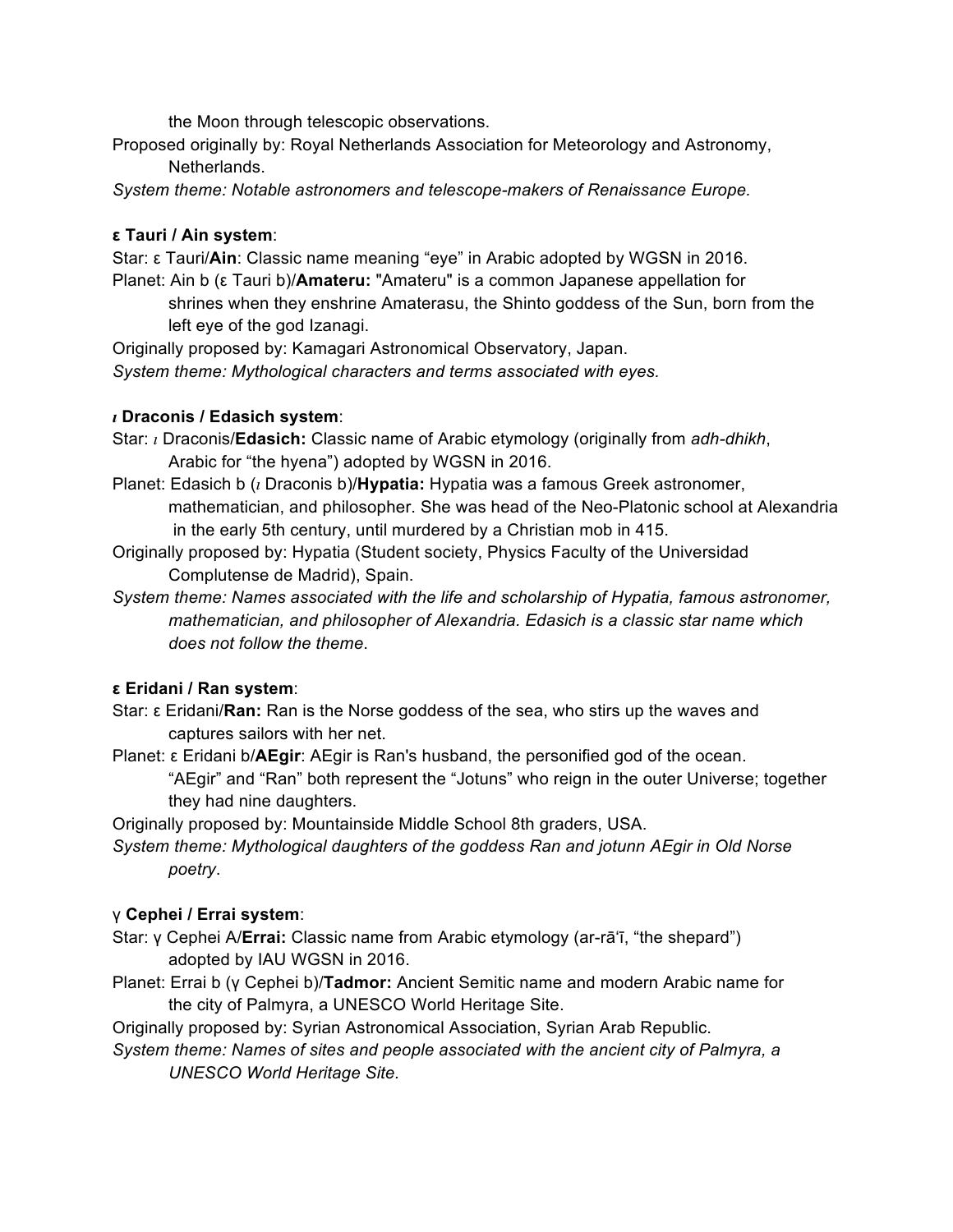### **α Piscis Austrini / Fomalhaut system**:

- Star: α Piscis Austrini/**Fomalhaut:** Classic name from *Fom al-Haut,* Arabic for mouth of the fish, adopted by IAU WGSN 2016.
- Planet: Fomalhaut b (α Piscis Austrini b)/**Dagon4** : Dagon was a Semitic deity, often represented as half-man, half-fish.

Original name proposed by: St. Cloud State University Planetarium. *System theme: Ancient names for the bright star Fomalhaut and mythological fish deities*.

# **HD 104985 / Tonatiuh system**:

Star: HD 104985/**Tonatiuh**: Tonatiuh was the Aztec god of the Sun. Planet: HD 104985 b/**Meztli**: Meztli was the Aztec goddess of the Moon. Originally proposed by: Sociedad Astronomica Urania, Mexico. *System theme: Creation deities of Aztec mythology*.

# **HD 149026 / Ogma system**:

Star: HD 149026/**Ogma:** Ogma was a deity of eloquence, writing, and great physical strength in the Celtic mythologies of Ireland and Scotland, and may be related to the Gallo-Roman deity "Ogmios".

Planet: HD 149026 b/**Smertrios:** Smertrios was a Gallic deity of war.

Originally proposed by: Club d'Astronomie de Toussaint, France.

*System theme: Deities from Gallic or Gallo-Roman mythology.*

### **HD 81688 / Intercrus system**:

Star: HD 81688/**Intercrus:** Intercrus means "between the legs" in Latin style, referring to the star's position in the constellation Ursa Major.

Planet: HD 81688 b/**Arkas**: Arkas was the son of Callisto (Ursa Major) in Greek mythology. Originally proposed by: Okayama Astro Club, Japan.

*System theme: Mythological figures associated with the Greek legend of Arkas, son of Callisto and Zeus*. *Intercrus does not follow the naming theme but is retained for continuity.*

# **µ Arae / Cervantes system**:

- Star: µ Arae/**Cervantes:** Miguel de Cervantes Saavedra (1547-1616) was a famous Spanish writer and author of "El Ingenioso Hidalgo Don Quixote de la Mancha".
- Planet: µ Arae b/**Quijote**: Lead fictional character from Cervantes's "El Ingenioso Hidalgo Don Quixote de la Mancha".
- Planet: µ Arae c/**Dulcinea:** Fictional character and love interest of Don Quijote (or Quixote) in Cervantes's "El Ingenioso Hidalgo Don Quixote de la Mancha".
- Planet: µ Arae d/**Rocinante**: Fictional horse of Don Quijote in Cervantes's "El Ingenioso Hidalgo Don Quixote de la Mancha".
- Planet: µ Arae e/**Sancho:** Fictional squire of Don Quijote in Cervantes's "El Ingenioso Hidalgo Don Quixote de la Mancha".

 $4$  Subsequent observations and analysis has shown that this object is likely to be a dust cloud rather than an exoplanet (e.g. Gaspar & Rieke 2020 https://arxiv.org/abs/2004.08736, Lawler et al. 2015 https://arxiv.org/abs/1412.1129).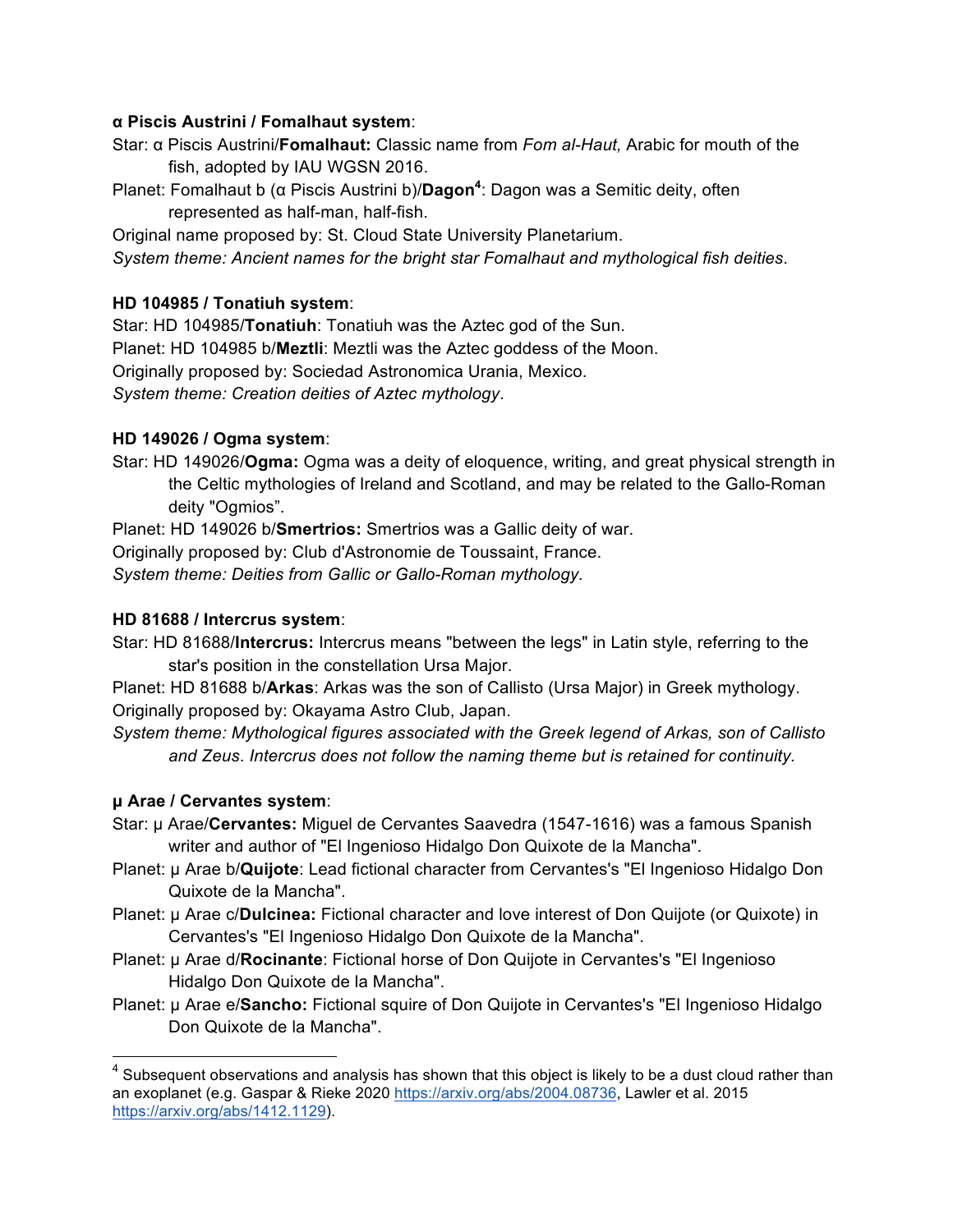Originally proposed by: Planetario de Pamplona, Spain.

*System theme: Names of characters and places associated with Don Quijote ("El Ingenioso Hidalgo Don Quixote de la Mancha") by famous Spanish author Miguel de Cervantes Saavedra (1547-1616).*

### **β Geminorum / Pollux system**:

- Star: β Geminorum/**Pollux:** Classic star name from the mythological twins Pollux and Castor from Greek and Roman mythology.
- Planet: Pollux b (β Geminorum b)/**Thestias:** Thestias is the patronym of Leda and her sister Althaea, the daughters of Thestius. Leda was a Greek goddess, mother of Pollux and of his twin Castor, and of Helen and Clytemnestra.

Originally proposed by: TheSkyNet, Australia.

*System theme: Ancient names for the bright star Pollux or Greek mythological figures and places associated with the legend of Pollux.*

### **PSR B1257+12 / Lich system**:

- Star: PSR B1257+12/**Lich**: Lich refers to a fictional undead creature known for controlling other undead creatures with magic.
- Planet: PSR B1257+12 b/**Draugr**: Draugr refers to undead creatures in Norse mythology.
- Planet: PSR B1257+12 c/**Poltergeist:** Poltergeist is a name for supernatural beings that create physical disturbances, from German for "noisy ghost".
- Planet: PSR B1257+12 d/**Phobetor**: Phobetor is a Greek mythological deity of nightmares, the son of Nyx, the primordial deity of night.
- Originally proposed by: Planetarium Südtirol Alto Adige, Italy
- *System theme: Names for undead creatures and supernatural beings of the night*.

### *υ* **Andromedae / Titawin system**:

- Star: *υ* Andromedae/**Titawin:** Titawin (also known as Medina of Tetouan) is a settlement in northern Morocco and UNESCO World Heritage Site. Historically it was an important point of contact between two civilizations (Spanish and Arab) and two continents (Europe and Africa) after the 8th century.
- Planet: *υ* Andromedae b/**Saffar**: Saffar is named for Abu al-Qasim Ahmed Ibn-Abd Allah Ibn-Omar al Ghafiqi Ibn-al-Saffar, who taught arithmetic, geometry, and astronomy in 11th century Cordova in Andalusia (modern Spain), and wrote an influential treatise on the uses of the astrolabe.
- Planet: *υ* Andromedae c/**Samh:** Samh is named for Abu al-Qasim 'Asbagh ibn Muhammad ibn al-Samh al-Mahri (or "Ibn al-Samh"), a noted 11th century astronomer and mathematician in the school of al Majriti in Cordova (Andalusia, now modern Spain).
- Planet: *υ* Andromedae d/**Majriti:** Majriti is named for Abu al-Qasim al-Qurtubi al-Majriti, a notable mathematician, astronomer, scholar, and teacher in 10th century and early 11th century Andalusia (modern Spain).

Originally proposed by: Vega Astronomy Club, Morocco

*System theme: Names of prominent medieval Andalusian astronomers and mathematicians, and their works. Titawin does not strictly follow this theme, but is retained for continuity.*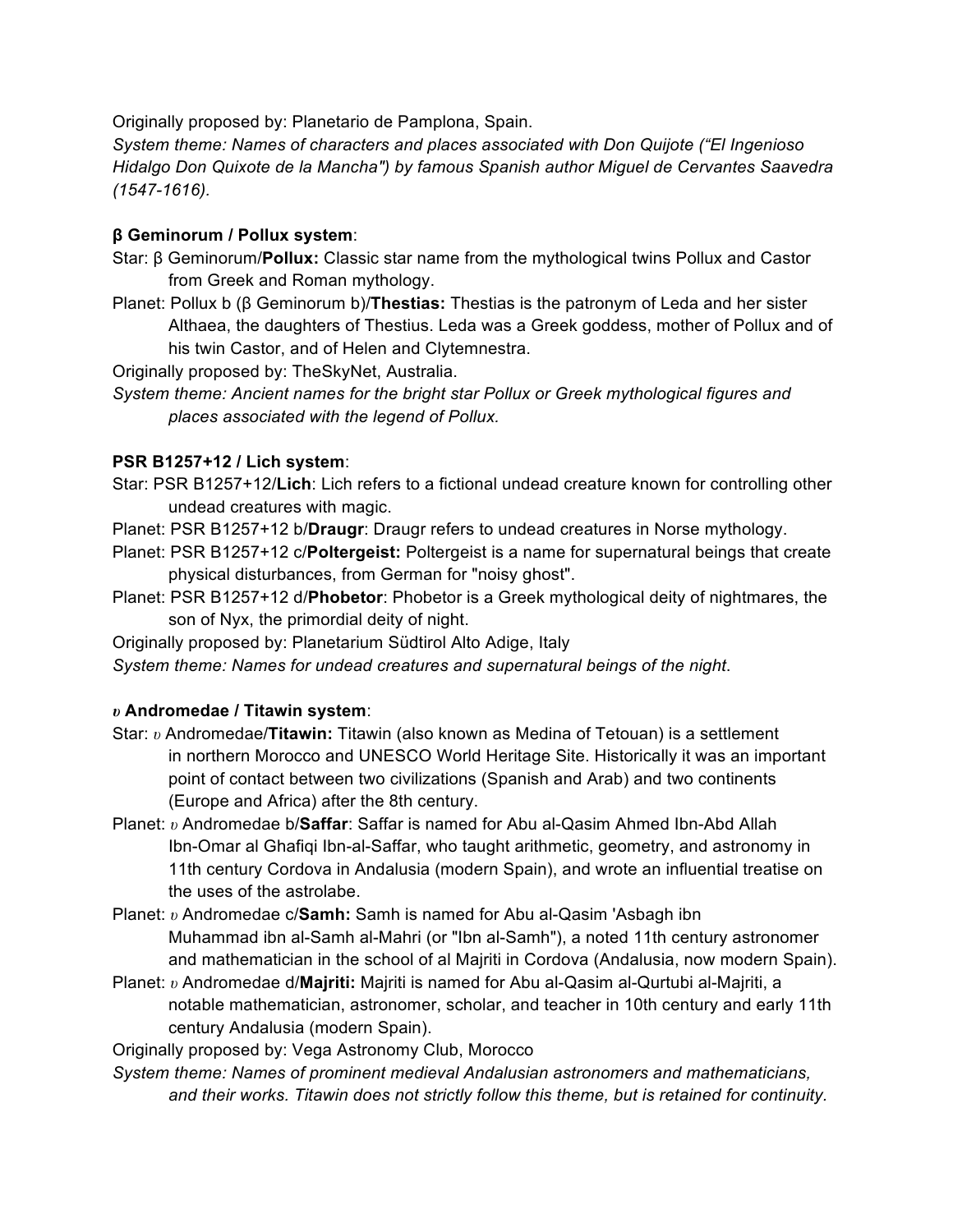### **ξ Aquilae / Libertas system**:

- Star: ξ Aquilae/**Libertas:** Libertas is Latin for "liberty". Liberty refers to social and political freedoms, and a reminder that there are people deprived of liberty in the world even today. The constellation Aquila represents an eagle - a popular symbol of liberty.
- Planet: ξ Aquilae b/**Fortitudo**: Fortitudo is Latin for "fortitude". Fortitude means emotional and mental strength in the face of adversity, as embodied by the eagle (represented by the constellation Aquila).

Originally proposed by: Libertyer (Student club at Hosei University), Japan (Asia-Pacific) *System theme: Latin terms associated with social and political freedoms.*

#### **IAU100 NameExoWorlds (2019) names for exoplanets and their stars**

The following names for exoplanets and their stars are from the 2019 IAU100 NameExoWorlds campaign. The star names have been incorporated into the WGSN's "IAU Catalog of Star Names (IAU-CSN)" at https://www.pas.rochester.edu/~emamajek/WGSN/IAU-CSN.txt and are in the process of being added to the master table on the IAU website at https://www.iau.org/public/themes/naming\_stars/. The ASCII versions of the names are listed here, along with SIMBAD links to bibliographic information for the stars and exoplanets. The versions of the names with diacritics (where appropriate), etymologies, proposer names, and adopted system themes are compiled at http://www.nameexoworlds.iau.org/final-results.

BD+14 4559 / Solaris http://simbad.u-strasbg.fr/simbad/sim-basic?Ident=BD+14+4559 BD+14 4559 b / Pirx http://simbad.u-strasbg.fr/simbad/sim-basic?Ident=BD+14+4559+b BD-17 63 / Felixvarela http://simbad.u-strasbg.fr/simbad/sim-basic?Ident=BD-17+63 BD-17 63 b / Finlay http://simbad.u-strasbg.fr/simbad/sim-basic?Ident=BD-17+63+b HAT-P-14 / Franz http://simbad.u-strasbg.fr/simbad/sim-basic?Ident=HAT-P-14 HAT-P-14 b / Sissi http://simbad.u-strasbg.fr/simbad/sim-basic?Ident=HAT-P-14+b HAT-P-15 / Berehynia http://simbad.u-strasbg.fr/simbad/sim-basic?Ident=HAT-P-15 HAT-P-15 b / Tryzub http://simbad.u-strasbg.fr/simbad/sim-basic?Ident=HAT-P-15+b HAT-P-2 / Hunor http://simbad.u-strasbg.fr/simbad/sim-basic?Ident=HAT-P-2 HAT-P-2 b / Magor http://simbad.u-strasbg.fr/simbad/sim-basic?Ident=HAT-P-2+b HAT-P-21 / Mazaalai http://simbad.u-strasbg.fr/simbad/sim-basic?Ident=HAT-P-21 HAT-P-21 b / Bambaruush http://simbad.u-strasbg.fr/simbad/sim-basic?Ident=HAT-P-21+b HAT-P-23 / Moriah http://simbad.u-strasbg.fr/simbad/sim-basic?Ident=HAT-P-23 HAT-P-23 b / Jebus http://simbad.u-strasbg.fr/simbad/sim-basic?Ident=HAT-P-23+b HAT-P-29 / Muspelheim http://simbad.u-strasbg.fr/simbad/sim-basic?Ident=HAT-P-29 HAT-P-29 b / Surt http://simbad.u-strasbg.fr/simbad/sim-basic?Ident=HAT-P-29+b HAT-P-3 / Dombay http://simbad.u-strasbg.fr/simbad/sim-basic?Ident=HAT-P-3 HAT-P-3 b / Teberda http://simbad.u-strasbg.fr/simbad/sim-basic?Ident=HAT-P-3+b HAT-P-34 / Sansuna http://simbad.u-strasbg.fr/simbad/sim-basic?Ident=HAT-P-34 HAT-P-34 b / Ggantija http://simbad.u-strasbg.fr/simbad/sim-basic?Ident=HAT-P-34+b HAT-P-36 / Tuiren http://simbad.u-strasbg.fr/simbad/sim-basic?Ident=HAT-P-36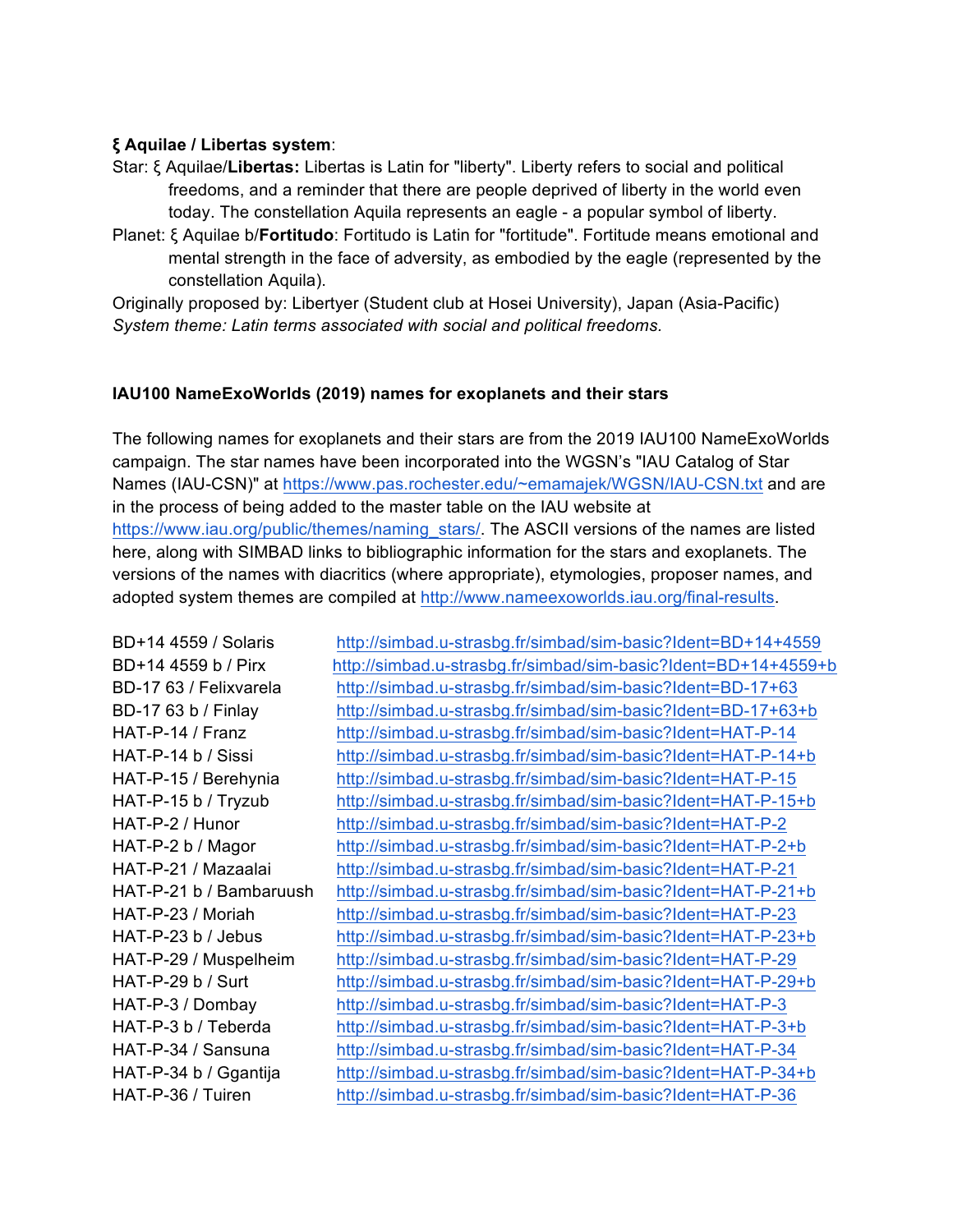HAT-P-36 b / Bran http://simbad.u-strasbg.fr/simbad/sim-basic?Ident=HAT-P-36+b HAT-P-38 / Horna http://simbad.u-strasbg.fr/simbad/sim-basic?Ident=HAT-P-38 HAT-P-38 b / Hiisi http://simbad.u-strasbg.fr/simbad/sim-basic?Ident=HAT-P-38+b HAT-P-40 / Taika http://simbad.u-strasbg.fr/simbad/sim-basic?Ident=HAT-P-40 HAT-P-40 b / Vytis http://simbad.u-strasbg.fr/simbad/sim-basic?Ident=HAT-P-40+b HAT-P-42 / Lerna http://simbad.u-strasbg.fr/simbad/sim-basic?Ident=HAT-P-42 HAT-P-42 b / Iolaus http://simbad.u-strasbg.fr/simbad/sim-basic?Ident=HAT-P-42+b HAT-P-5 / Chason http://simbad.u-strasbg.fr/simbad/sim-basic?Ident=HAT-P-5 HAT-P-5 b / Kralomoc http://simbad.u-strasbg.fr/simbad/sim-basic?Ident=HAT-P-5+b HAT-P-6 / Sterrennacht http://simbad.u-strasbg.fr/simbad/sim-basic?Ident=HAT-P-6 HAT-P-6 b / Nachtwacht http://simbad.u-strasbg.fr/simbad/sim-basic?Ident=HAT-P-6+b HAT-P-9 / Tevel http://simbad.u-strasbg.fr/simbad/sim-basic?Ident=HAT-P-9 HAT-P-9 b / Alef http://simbad.u-strasbg.fr/simbad/sim-basic?Ident=HAT-P-9+b HD 100655 / Formosa http://simbad.u-strasbg.fr/simbad/sim-basic?Ident=HD+100655 HD 100655 b / Sazum http://simbad.u-strasbg.fr/simbad/sim-basic?Ident=HD+100655+b HD 100777 / Sagarmatha http://simbad.u-strasbg.fr/simbad/sim-basic?Ident=HD+100777 HD 100777 b / Laligurans http://simbad.u-strasbg.fr/simbad/sim-basic?Ident=HD+100777+b HD 102117 / Uklun http://simbad.u-strasbg.fr/simbad/sim-basic?Ident=HD+102117 HD 102117 b / Leklsullun http://simbad.u-strasbg.fr/simbad/sim-basic?Ident=HD+102117+b HD 102195 / Flegetonte http://simbad.u-strasbg.fr/simbad/sim-basic?Ident=HD+102195 HD 102195 b / Lete http://simbad.u-strasbg.fr/simbad/sim-basic?Ident=HD+102195+b HD 102956 / Aniara http://simbad.u-strasbg.fr/simbad/sim-basic?Ident=HD+102956 HD 102956 b / Isagel http://simbad.u-strasbg.fr/simbad/sim-basic?Ident=HD+102956+b HD 108147 / Tupa http://simbad.u-strasbg.fr/simbad/sim-basic?Ident=HD+108147 HD 108147 b / Tumearandu http://simbad.u-strasbg.fr/simbad/sim-basic?Ident=HD+108147+b HD 109246 / Funi http://simbad.u-strasbg.fr/simbad/sim-basic?Ident=HD+109246 HD 109246 b / Fold http://simbad.u-strasbg.fr/simbad/sim-basic?Ident=HD+109246+b HD 117618 / Dofida http://simbad.u-strasbg.fr/simbad/sim-basic?Ident=HD+117618 HD 117618 b / Noifasui http://simbad.u-strasbg.fr/simbad/sim-basic?Ident=HD+117618+b HD 118203 / Liesma http://simbad.u-strasbg.fr/simbad/sim-basic?Ident=HD+118203 HD 118203 b / Staburags http://simbad.u-strasbg.fr/simbad/sim-basic?Ident=HD+118203+b HD 130322 / Monch http://simbad.u-strasbg.fr/simbad/sim-basic?Ident=HD+130322 HD 130322 b / Eiger http://simbad.u-strasbg.fr/simbad/sim-basic?Ident=HD+130322+b HD 131496 / Arcalis http://simbad.u-strasbg.fr/simbad/sim-basic?Ident=HD+131496 HD 131496 b / Madriu http://simbad.u-strasbg.fr/simbad/sim-basic?Ident=HD+131496+b HD 136418 / Nikawiy http://simbad.u-strasbg.fr/simbad/sim-basic?Ident=HD+136418 HD 136418 b / Awasis http://simbad.u-strasbg.fr/simbad/sim-basic?Ident=HD+136418+b HD 137388 / Karaka http://simbad.u-strasbg.fr/simbad/sim-basic?Ident=HD+137388 HD 137388 b / Kereru http://simbad.u-strasbg.fr/simbad/sim-basic?Ident=HD+137388+b HD 145457 / Kamuy http://simbad.u-strasbg.fr/simbad/sim-basic?Ident=HD+145457 HD 145457 b / Chura http://simbad.u-strasbg.fr/simbad/sim-basic?Ident=HD+145457+b HD 148427 / Timir http://simbad.u-strasbg.fr/simbad/sim-basic?Ident=HD+148427 HD 148427 b / Tondra http://simbad.u-strasbg.fr/simbad/sim-basic?Ident=HD+148427+b HD 149143 / Rosalíadecastro http://simbad.u-strasbg.fr/simbad/sim-basic?Ident=HD+149143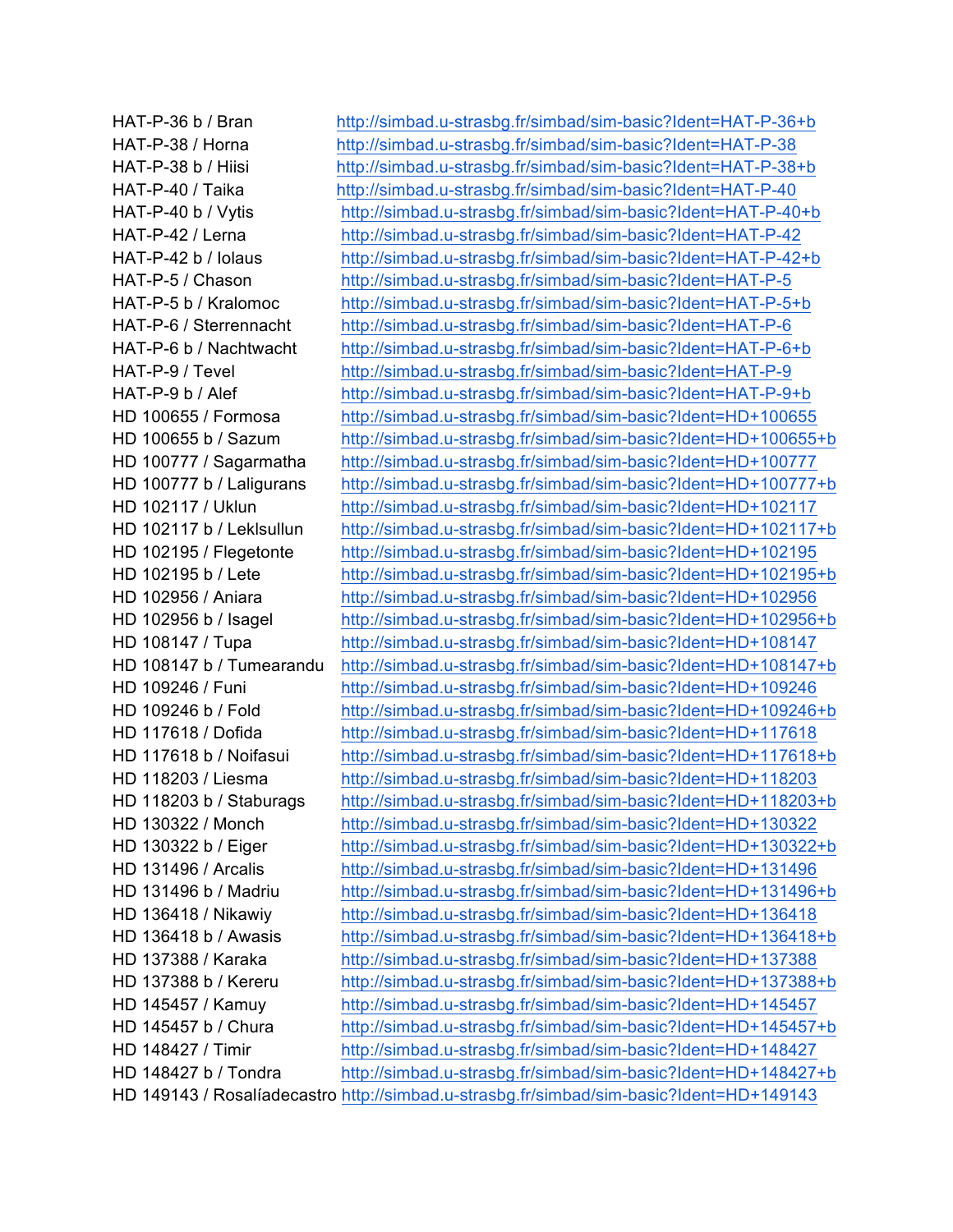HD 149143 b / Riosar http://simbad.u-strasbg.fr/simbad/sim-basic?Ident=HD+149143+b HD 1502 / Citadelle http://simbad.u-strasbg.fr/simbad/sim-basic?Ident=HD+1502 HD 1502 b / Independance http://simbad.u-strasbg.fr/simbad/sim-basic?Ident=HD+1502+b HD 152581 / Mahsati http://simbad.u-strasbg.fr/simbad/sim-basic?Ident=HD+152581 HD 152581 b / Ganja http://simbad.u-strasbg.fr/simbad/sim-basic?Ident=HD+152581+b HD 153950 / Rapeto http://simbad.u-strasbg.fr/simbad/sim-basic?Ident=HD+153950 HD 153950 b / Trimobe http://simbad.u-strasbg.fr/simbad/sim-basic?Ident=HD+153950+b HD 156411 / Inquill http://simbad.u-strasbg.fr/simbad/sim-basic?Ident=HD+156411 HD 156411 b / Sumajmajta http://simbad.u-strasbg.fr/simbad/sim-basic?Ident=HD+156411+b HD 16175 / Buna http://simbad.u-strasbg.fr/simbad/sim-basic?Ident=HD+16175 HD 16175 b / Abol http://simbad.u-strasbg.fr/simbad/sim-basic?Ident=HD+16175+b HD 164604 / Pincoya http://simbad.u-strasbg.fr/simbad/sim-basic?Ident=HD+164604 HD 164604 b / Caleuche http://simbad.u-strasbg.fr/simbad/sim-basic?Ident=HD+164604+b HD 168746 / Alasia http://simbad.u-strasbg.fr/simbad/sim-basic?Ident=HD+168746 HD 168746 b / Onasilos http://simbad.u-strasbg.fr/simbad/sim-basic?Ident=HD+168746+b HD 17156 / Nushagak http://simbad.u-strasbg.fr/simbad/sim-basic?Ident=HD+17156 HD 17156 b / Mulchatna http://simbad.u-strasbg.fr/simbad/sim-basic?Ident=HD+17156+b HD 173416 / Xihe http://simbad.u-strasbg.fr/simbad/sim-basic?Ident=HD+173416 HD 173416 b / Wangshu http://simbad.u-strasbg.fr/simbad/sim-basic?Ident=HD+173416+b HD 175541 / Kaveh http://simbad.u-strasbg.fr/simbad/sim-basic?Ident=HD+175541 HD 175541 b / Kavian http://simbad.u-strasbg.fr/simbad/sim-basic?Ident=HD+175541+b HD 179949 / Gumala http://simbad.u-strasbg.fr/simbad/sim-basic?Ident=HD+179949 HD 179949 b / Mastika http://simbad.u-strasbg.fr/simbad/sim-basic?Ident=HD+179949+b HD 181342 / Belel http://simbad.u-strasbg.fr/simbad/sim-basic?Ident=HD+181342 HD 181342 b / Dopere http://simbad.u-strasbg.fr/simbad/sim-basic?Ident=HD+181342+b HD 181720 / Sika http://simbad.u-strasbg.fr/simbad/sim-basic?Ident=HD+181720 HD 181720 b / Toge http://simbad.u-strasbg.fr/simbad/sim-basic?Ident=HD+181720+b HD 18742 / Ayeyarwady http://simbad.u-strasbg.fr/simbad/sim-basic?Ident=HD+18742 HD 18742 b / Bagan http://simbad.u-strasbg.fr/simbad/sim-basic?Ident=HD+18742+b HD 192263 / Phoenicia http://simbad.u-strasbg.fr/simbad/sim-basic?Ident=HD+192263 HD 192263 b / Beirut http://simbad.u-strasbg.fr/simbad/sim-basic?Ident=HD+192263+b HD 192699 / Chechia http://simbad.u-strasbg.fr/simbad/sim-basic?Ident=HD+192699 HD 192699 b / Khomsa http://simbad.u-strasbg.fr/simbad/sim-basic?Ident=HD+192699+b HD 205739 / Samaya http://simbad.u-strasbg.fr/simbad/sim-basic?Ident=HD+205739 HD 205739 b / Samagiya http://simbad.u-strasbg.fr/simbad/sim-basic?Ident=HD+205739+b HD 206610 / Bosona http://simbad.u-strasbg.fr/simbad/sim-basic?Ident=HD+206610 HD 206610 b / Naron http://simbad.u-strasbg.fr/simbad/sim-basic?Ident=HD+206610+b HD 208487 / Itonda http://simbad.u-strasbg.fr/simbad/sim-basic?Ident=HD+208487 HD 208487 b / Mintome http://simbad.u-strasbg.fr/simbad/sim-basic?Ident=HD+208487+b HD 20868 / Intan http://simbad.u-strasbg.fr/simbad/sim-basic?Ident=HD+20868 HD 20868 b / Baiduri http://simbad.u-strasbg.fr/simbad/sim-basic?Ident=HD+20868+b HD 212771 / Lionrock http://simbad.u-strasbg.fr/simbad/sim-basic?Ident=HD+212771 HD 212771 b / Victoriapeak http://simbad.u-strasbg.fr/simbad/sim-basic?Ident=HD+212771+b HD 218566 / Ebla http://simbad.u-strasbg.fr/simbad/sim-basic?Ident=HD+218566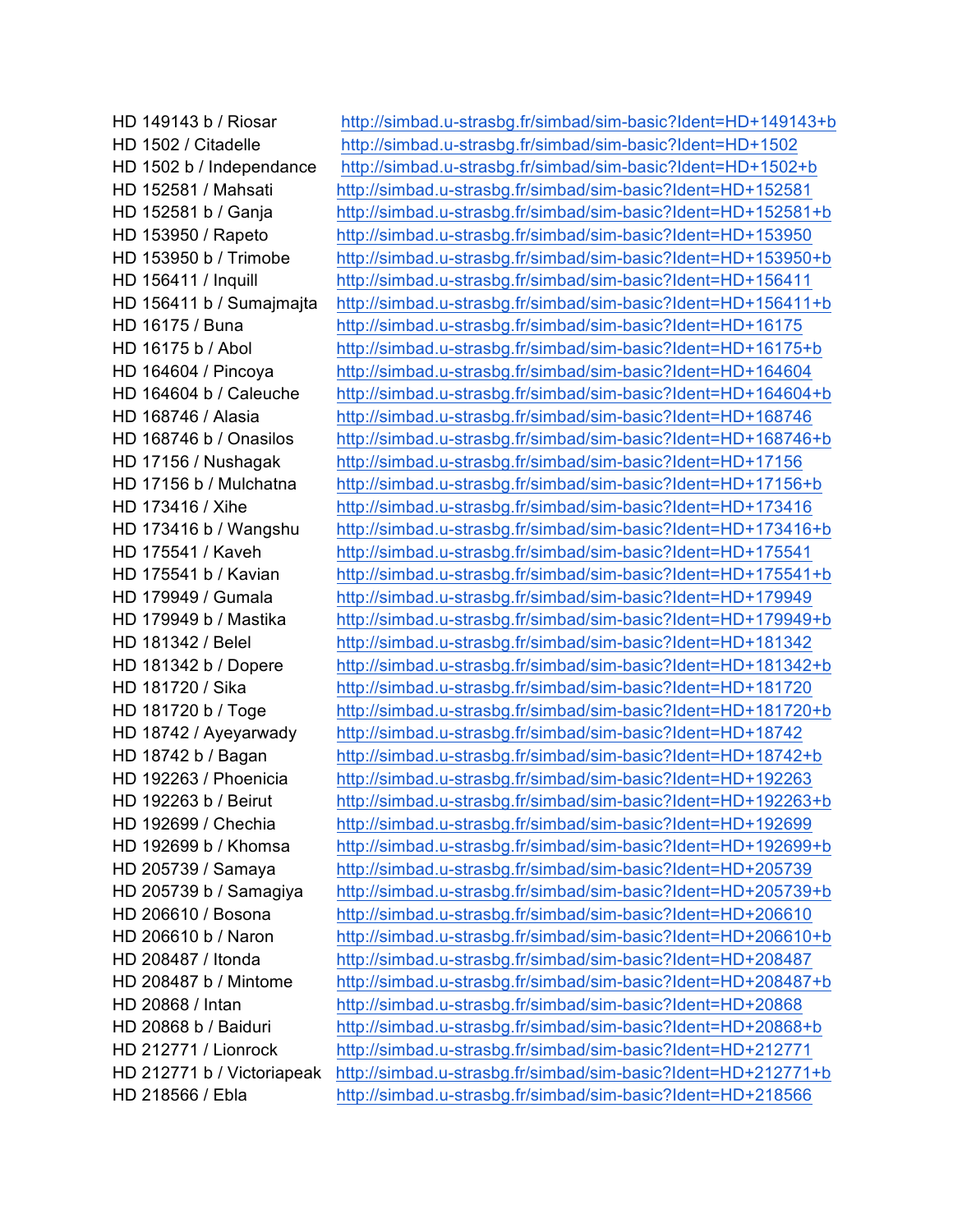HD 218566 b / Ugarit http://simbad.u-strasbg.fr/simbad/sim-basic?Ident=HD+218566+b HD 221287 / Poerava http://simbad.u-strasbg.fr/simbad/sim-basic?Ident=HD+221287 HD 221287 b / Pipitea http://simbad.u-strasbg.fr/simbad/sim-basic?Ident=HD+221287+b HD 224693 / Axolotl http://simbad.u-strasbg.fr/simbad/sim-basic?Ident=HD+224693 HD 224693 b / Xolotl http://simbad.u-strasbg.fr/simbad/sim-basic?Ident=HD+224693+b HD 23079 / Tupi http://simbad.u-strasbg.fr/simbad/sim-basic?Ident=HD+23079 HD 23079 b / Guarani http://simbad.u-strasbg.fr/simbad/sim-basic?Ident=HD+23079+b HD 231701 / Uruk http://simbad.u-strasbg.fr/simbad/sim-basic?Ident=HD+231701 HD 231701 b / Babylonia http://simbad.u-strasbg.fr/simbad/sim-basic?Ident=HD+231701+b HD 28678 / Hoggar http://simbad.u-strasbg.fr/simbad/sim-basic?Ident=HD+28678 HD 28678 b / Tassili http://simbad.u-strasbg.fr/simbad/sim-basic?Ident=HD+28678+b HD 30856 / Mouhoun http://simbad.u-strasbg.fr/simbad/sim-basic?Ident=HD+30856 HD 30856 b / Nakanbe http://simbad.u-strasbg.fr/simbad/sim-basic?Ident=HD+30856+b HD 32518 / Mago http://simbad.u-strasbg.fr/simbad/sim-basic?Ident=HD+32518 HD 32518 b / Neri http://simbad.u-strasbg.fr/simbad/sim-basic?Ident=HD+32518+b HD 38283 / Bubup http://simbad.u-strasbg.fr/simbad/sim-basic?Ident=HD+38283 HD 38283 b / Yanyan http://simbad.u-strasbg.fr/simbad/sim-basic?Ident=HD+38283+b HD 4208 / Cocibolca http://simbad.u-strasbg.fr/simbad/sim-basic?Ident=HD+4208 HD 4208 b / Xolotlan http://simbad.u-strasbg.fr/simbad/sim-basic?Ident=HD+4208+b HD 43197 / Amadioha http://simbad.u-strasbg.fr/simbad/sim-basic?Ident=HD+43197 HD 43197 b / Equiano http://simbad.u-strasbg.fr/simbad/sim-basic?Ident=HD+43197+b HD 45350 / Lucilinburhuc http://simbad.u-strasbg.fr/simbad/sim-basic?Ident=HD+45350 HD 45350 b / Peitruss http://simbad.u-strasbg.fr/simbad/sim-basic?Ident=HD+45350+b HD 45652 / Lusitania http://simbad.u-strasbg.fr/simbad/sim-basic?Ident=HD+45652 HD 45652 b / Viriato http://simbad.u-strasbg.fr/simbad/sim-basic?Ident=HD+45652+b HD 48265 / Nosaxa http://simbad.u-strasbg.fr/simbad/sim-basic?Ident=HD+48265 HD 48265 b / Naqaya http://simbad.u-strasbg.fr/simbad/sim-basic?Ident=HD+48265+b HD 49674 / Nervia http://simbad.u-strasbg.fr/simbad/sim-basic?Ident=HD+49674 HD 49674 b / Eburonia http://simbad.u-strasbg.fr/simbad/sim-basic?Ident=HD+49674+b HD 52265 / Citala http://simbad.u-strasbg.fr/simbad/sim-basic?Ident=HD+52265 HD 52265 b / Cayahuanca http://simbad.u-strasbg.fr/simbad/sim-basic?Ident=HD+52265+b HD 63454 / Ceibo http://simbad.u-strasbg.fr/simbad/sim-basic?Ident=HD+63454 HD 63454 b / Ibirapita http://simbad.u-strasbg.fr/simbad/sim-basic?Ident=HD+63454+b HD 63765 / Tapecue http://simbad.u-strasbg.fr/simbad/sim-basic?Ident=HD+63765 HD 63765 b / Yvaga http://simbad.u-strasbg.fr/simbad/sim-basic?Ident=HD+63765+b HD 6434 / Nenque http://simbad.u-strasbg.fr/simbad/sim-basic?Ident=HD+6434 HD 6434 b / Eyeke http://simbad.u-strasbg.fr/simbad/sim-basic?Ident=HD+6434+b HD 68988 / Nasti http://simbad.u-strasbg.fr/simbad/sim-basic?Ident=HD+68988 HD 68988 b / Albmi http://simbad.u-strasbg.fr/simbad/sim-basic?Ident=HD+68988+b HD 7199 / Emiw http://simbad.u-strasbg.fr/simbad/sim-basic?Ident=HD+7199 HD 7199 b / Hairu http://simbad.u-strasbg.fr/simbad/sim-basic?Ident=HD+7199+b HD 73534 / Gakyid http://simbad.u-strasbg.fr/simbad/sim-basic?Ident=HD+73534 HD 73534 b / Drukyul http://simbad.u-strasbg.fr/simbad/sim-basic?Ident=HD+73534+b HD 75898 / Stribor http://simbad.u-strasbg.fr/simbad/sim-basic?Ident=HD+75898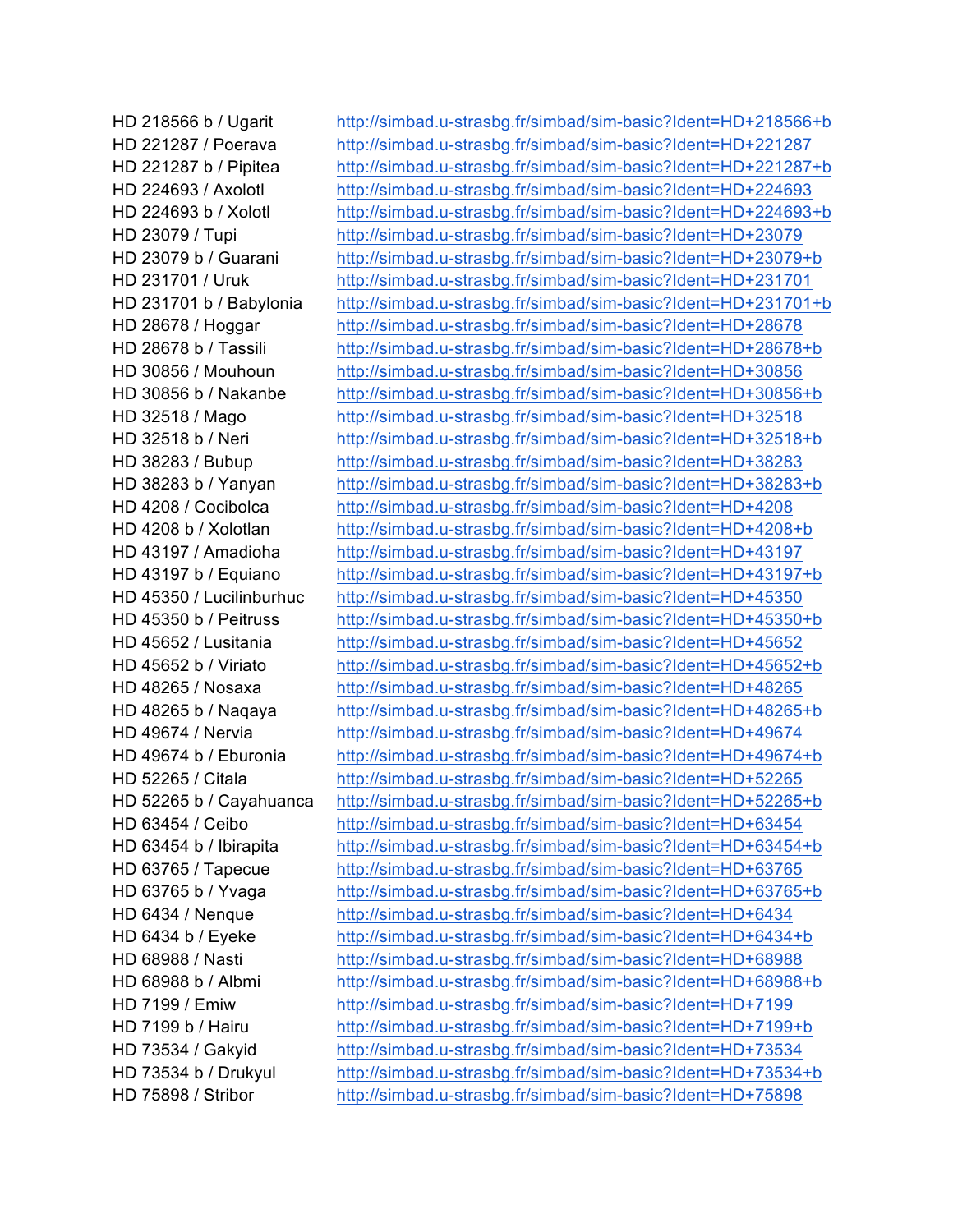HD 75898 b / Veles http://simbad.u-strasbg.fr/simbad/sim-basic?Ident=HD+75898+b HD 82886 / Illyrian http://simbad.u-strasbg.fr/simbad/sim-basic?Ident=HD+82886 HD 82886 b / Arber http://simbad.u-strasbg.fr/simbad/sim-basic?Ident=HD+82886+b HD 83443 / Kalausi http://simbad.u-strasbg.fr/simbad/sim-basic?Ident=HD+83443 HD 83443 b / Buru http://simbad.u-strasbg.fr/simbad/sim-basic?Ident=HD+83443+b HD 85390 / Natasha http://simbad.u-strasbg.fr/simbad/sim-basic?Ident=HD+85390 HD 85390 b / Madalitso http://simbad.u-strasbg.fr/simbad/sim-basic?Ident=HD+85390+b HD 8574 / Belenos http://simbad.u-strasbg.fr/simbad/sim-basic?Ident=HD+8574 HD 8574 b / Belisama http://simbad.u-strasbg.fr/simbad/sim-basic?Ident=HD+8574+b HD 86081 / Bibha http://simbad.u-strasbg.fr/simbad/sim-basic?Ident=HD+86081 HD 86081 b / Santamasa http://simbad.u-strasbg.fr/simbad/sim-basic?Ident=HD+86081+b HD 93083 / Macondo http://simbad.u-strasbg.fr/simbad/sim-basic?Ident=HD+93083 HD 93083 b / Melquiades http://simbad.u-strasbg.fr/simbad/sim-basic?Ident=HD+93083+b HD 96063 / Dingolay http://simbad.u-strasbg.fr/simbad/sim-basic?Ident=HD+96063 HD 96063 b / Ramajay http://simbad.u-strasbg.fr/simbad/sim-basic?Ident=HD+96063+b HD 98219 / Hunahpu http://simbad.u-strasbg.fr/simbad/sim-basic?Ident=HD+98219 HD 98219 b / Ixbalanque http://simbad.u-strasbg.fr/simbad/sim-basic?Ident=HD+98219+b HD 99109 / Shama http://simbad.u-strasbg.fr/simbad/sim-basic?Ident=HD+99109 HD 99109 b / Perwana http://simbad.u-strasbg.fr/simbad/sim-basic?Ident=HD+99109+b HIP 12961 / Koeia http://simbad.u-strasbg.fr/simbad/sim-basic?Ident=HIP+12961 HIP 12961b / Aumatex http://simbad.u-strasbg.fr/simbad/sim-basic?Ident=HIP+12961b HIP 79431 / Sharjah http://simbad.u-strasbg.fr/simbad/sim-basic?Ident=HIP+79431 HIP 79431b / Barajeel http://simbad.u-strasbg.fr/simbad/sim-basic?Ident=HIP+79431b TrES-3 / Pipoltr http://simbad.u-strasbg.fr/simbad/sim-id?Ident=UCAC2+45017453 TrES-3b / Umbaassa http://simbad.u-strasbg.fr/simbad/sim-basic?Ident=TrES-3+b WASP-13 / Gloas http://simbad.u-strasbg.fr/simbad/sim-basic?Ident=WASP-13 WASP-13 b / Cruinlagh http://simbad.u-strasbg.fr/simbad/sim-basic?Ident=WASP-13+b WASP-15 / Nyamien http://simbad.u-strasbg.fr/simbad/sim-basic?Ident=WASP-15 WASP-15 b / Asye http://simbad.u-strasbg.fr/simbad/sim-basic?Ident=WASP-15+b WASP-161 / Tislit http://simbad.u-strasbg.fr/simbad/sim-basic?Ident=WASP-161 WASP-161 b / Isli http://simbad.u-strasbg.fr/simbad/sim-basic?Ident=WASP-161+b WASP-17 / Diwo http://simbad.u-strasbg.fr/simbad/sim-basic?Ident=WASP-17 WASP-17 b / Ditso http://simbad.u-strasbg.fr/simbad/sim-basic?Ident=WASP-17+b WASP-21 / Tangra http://simbad.u-strasbg.fr/simbad/sim-basic?Ident=WASP-21 WASP-21 b / Bendida http://simbad.u-strasbg.fr/simbad/sim-basic?Ident=WASP-21+b WASP-22 / Tojil http://simbad.u-strasbg.fr/simbad/sim-basic?Ident=WASP-22 WASP-22 b / Koyopa http://simbad.u-strasbg.fr/simbad/sim-basic?Ident=WASP-22+b WASP-32 / Parumleo http://simbad.u-strasbg.fr/simbad/sim-basic?Ident=WASP-32 WASP-32 b / Viculus http://simbad.u-strasbg.fr/simbad/sim-basic?Ident=WASP-32+b WASP-34 / Amansinaya http://simbad.u-strasbg.fr/simbad/sim-basic?Ident=WASP-34 WASP-34 b / Haik http://simbad.u-strasbg.fr/simbad/sim-basic?Ident=WASP-34+b WASP-38 / Irena http://simbad.u-strasbg.fr/simbad/sim-basic?Ident=WASP-38 WASP-38 b / Iztok http://simbad.u-strasbg.fr/simbad/sim-basic?Ident=WASP-38+b WASP-39 / Malmok http://simbad.u-strasbg.fr/simbad/sim-basic?Ident=WASP-39